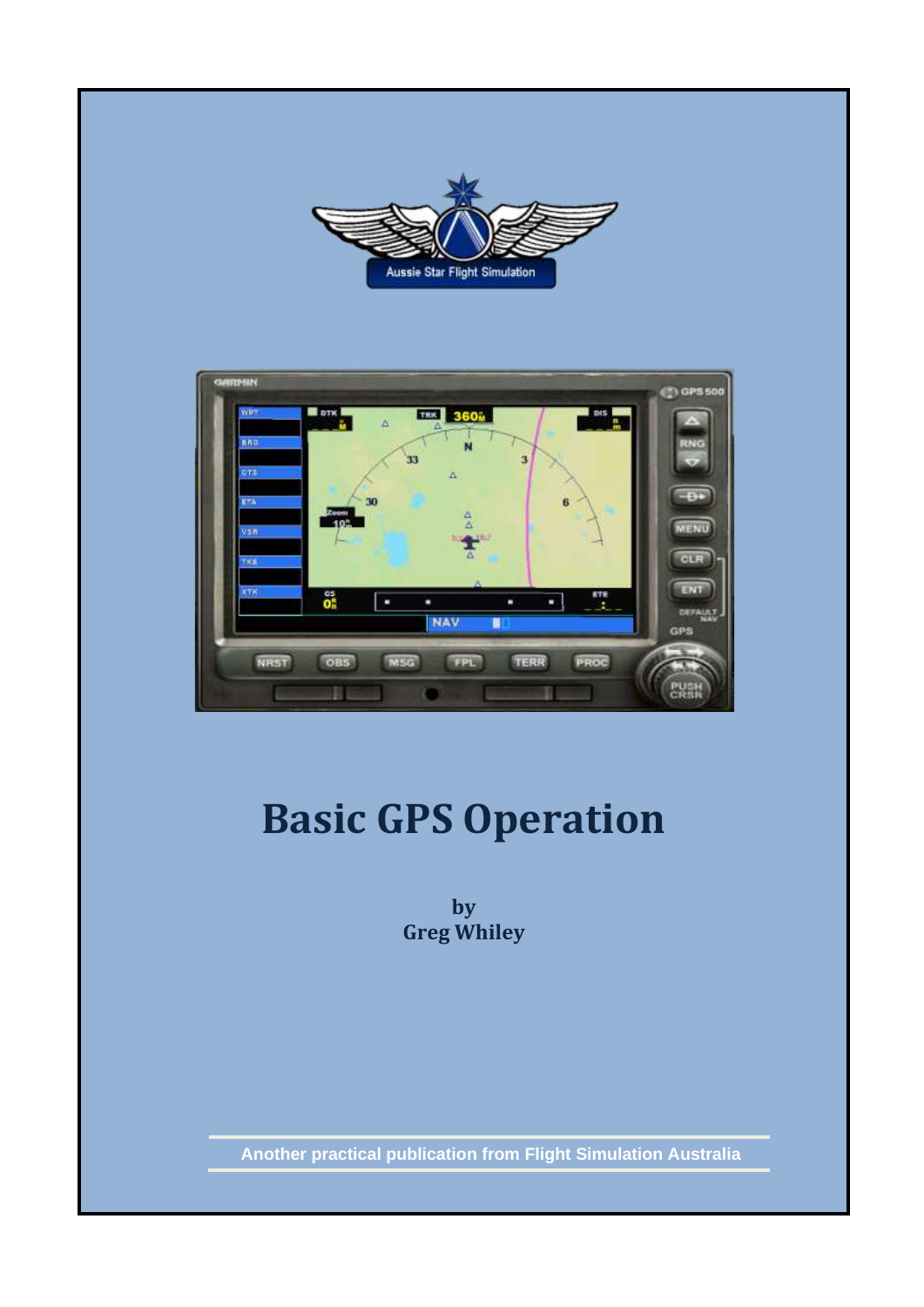## INTENTIONALLY LEFT BLANK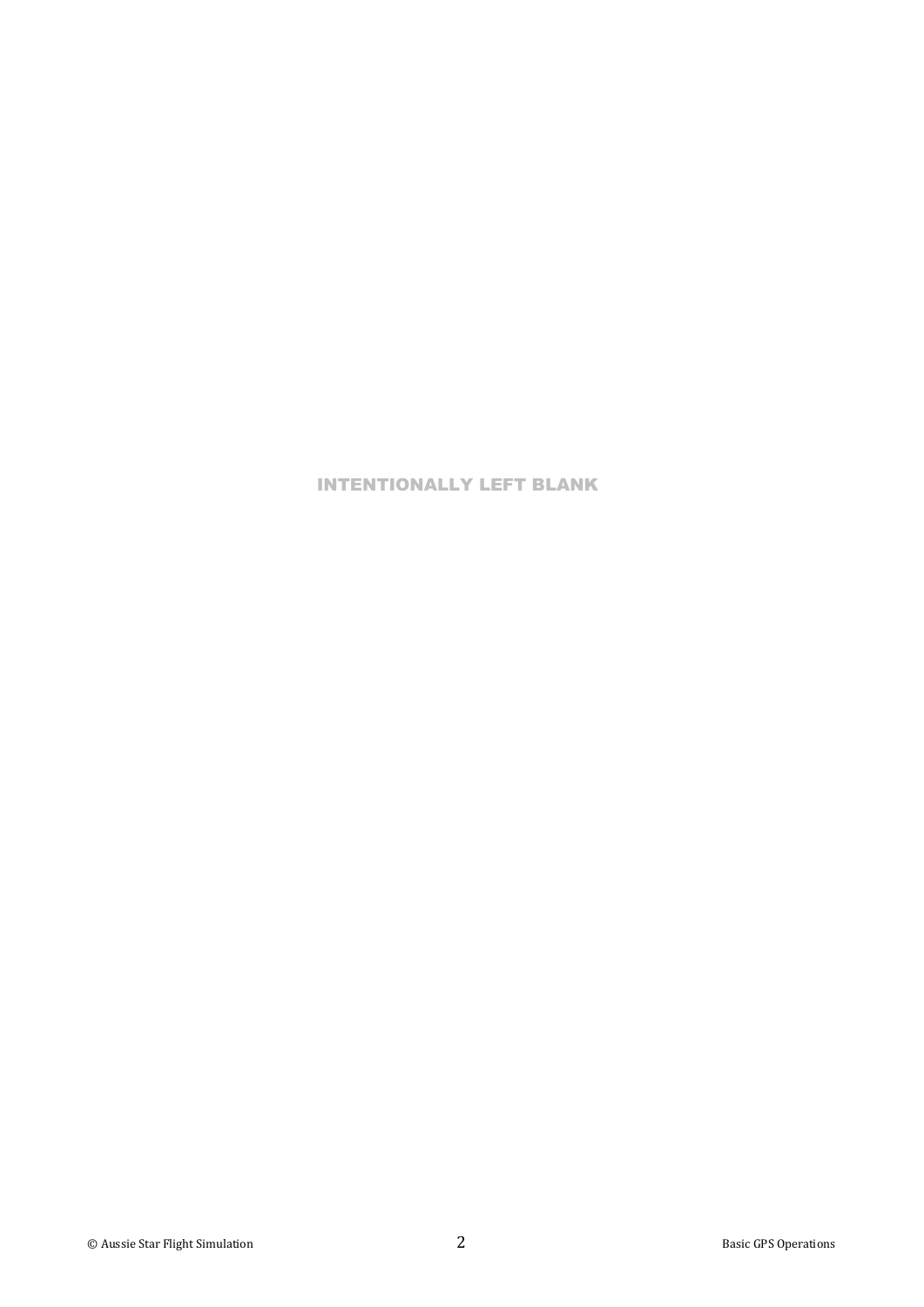## **Statement of copyright**

Copyright © 2016, Greg Whiley, Flight Simulation Australia. ALL RIGHTS RESERVED.

This publication is released under the terms of the Creative Commons licence accessed through the following link: [http://creativecommons.org.au/learn/licences/.](http://creativecommons.org.au/learn/licences/) In short this allows you to use the publication without payment but for non-commercial purposes only and no adaptation or use in other works is permitted.

Please read the Creative Commons Licence in full before downloading or otherwise making use of the publication.

When using this publication, you must attribute *Aussie Star Flight Simulation* and any identified author in accordance with the terms of the Creative Commons Licence.



Aussie Star Flight Simulation publications are products of Flight Simulation Australia

> [www.flightsimaus.com.au](http://www.flightsimaus.com.au/) <info@flightsimaus.com.au>

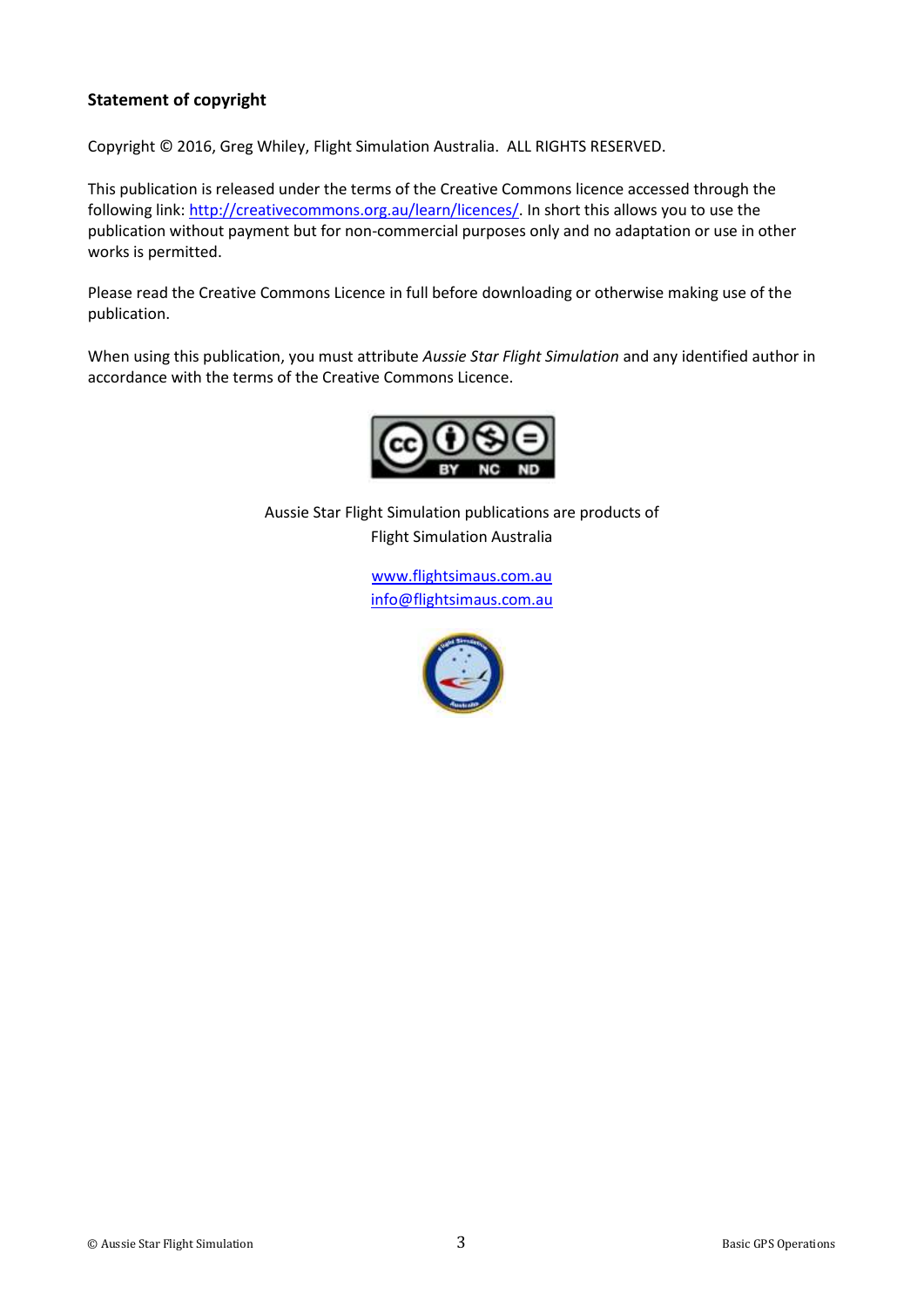## **Introduction**

This short tutorial is intended for those who are new to flight simulation and have little or no experience of the use of the Garmin *GPS 500* and GPSMAP 295 navigation receivers. It will cover the following aspects of the GPS:

- How to access the GPS receiver within flight simulator
- An explanation of the fundamental operational buttons, knobs and windows
- How to activate a 'GPS direct' flight.

A significantly more detailed tutorial document on the full capabilities and operation of the Garmin GPS 500 and the Garmin 295 GPS can be found in the Aussie Star Flight Simulation (ASFS) publication, *Flying with the GPS*, available on the ASFS website. That publication is adapted from the article *Using the GPS* found in the FSX Learning Centre which itself is based on the article *Garmin GPS 500 Pilot's Guide and Reference Manual*, published by Garmin Corporation, and adapted with permission for use with Flight Simulator. This manual provides a comprehensive explanation of the Garmin GPS 500 and GPSMAP 295 GPS receivers and explains the function and operation of each GPS screen or 'page'. The illustrative graphics have been amended to provide an Australian context.

Fully utilised, the GPS can pretty much perform all the horizontal navigational features of a flight management computer (FMC) and can considerably enhance the realism of flying. There is a move by authorities to progressively replace VOR navigation with the GPS. The debate on this seems to be a hot topic on many a forum. But the fact remains that in the foreseeable future both VOR and GPS navigation will have its place in aviation navigation:

- GPS is best for high altitude, long range and over water navigation
- VOR is best for low altitude, medium to short range (over land) navigation
- VOR routes are more standardised to enhance the awareness of users of high density traffic.
- Finding an airport if you are lost.

## **Displaying the GPS receiver**

Flight Simulator displays the GPS receiver in a pop-up window on top of the main instrument panel. You can access it using either the mouse or the keyboard.

To display and hide the GPS while flying any aircraft equipped with the receiver:

Click the **GPS** icon on the main panel



OR Press **Shift+3** on the keyboard

OR On the **Views** menu, point to **Instrument panel** and select **GPS**

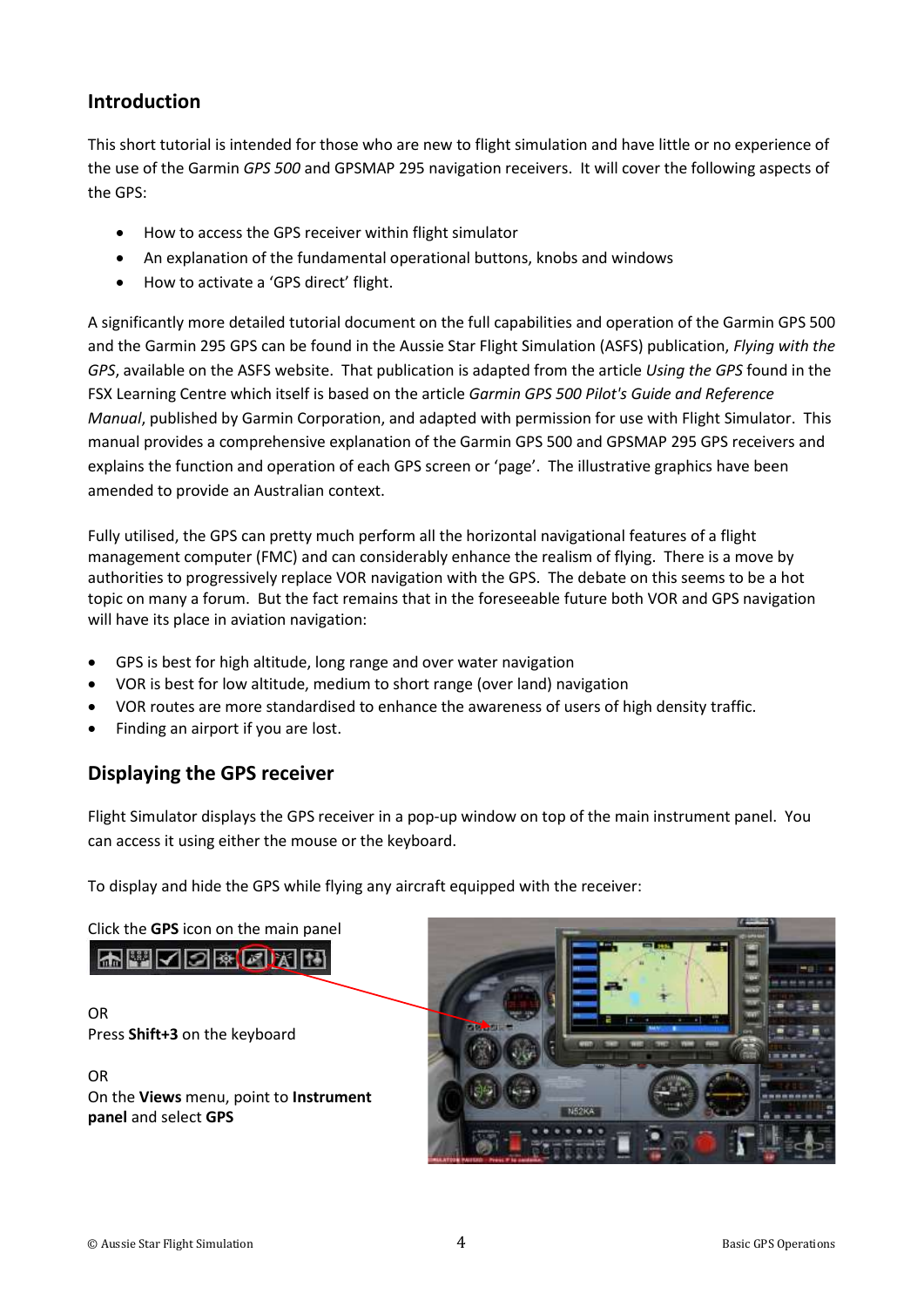#### **Moving and resizing the GPS window**

You can move the GPS window anywhere on screen and resize it. Just click and drag. By doing this you can effectively integrate the GPS window into the main panel as shown opposite.

If operating two screens, you may elect to have the GPS unit on the second screen. To move the GPS window across, right click on the window, click 'Undock Window' on the popup window, and click and drag to the other screen.



# **Operating the GPS**

The GPS unit is operated by the use of knobs and buttons. To manipulate the knobs and buttons on the GPS units, use your mouse just like you'd use your hand in a real cockpit.

## **Two GPS Units, same functionality**

Flight Simulator includes two GPS units, a "panel-mounted" version and a "portable" version. Both Flight Simulator GPS units have nearly the same functionality, modelled after the real-world Garmin GPS 500 receiver, although the portable version looks like a Garmin GPSMAP 295. The two units have buttons in different places, but they do the same things.

## **Using the GPSMAP 295**

The GPS 500 has a large inner knob and a small outer knob. The GPSMAP 295 has a rocker switch that performs the same functions as the knobs on the GPS 500. Whenever the procedures in this document mention a knob on the GPS 500, use the rocker switch if you're flying with the GPSMAP 295.

> Large knob Small knob



Rocker switch



**GPS 500 knobs GPSMAP 295 rocker switch**

When the instructions say to "turn" the small knob on the GPS 500, click the left or right side of the rocker switch on the GPSMAP 295. To "turn" the large knob, click the top or bottom of the rocker switch. Whereas the GPS 500 has a **CRSR** button integrated into the small knob, the GPSMAP 295 has a separate **CRSR** button.

## **Button and Knob Functions**

Like any computer, the GPS units in Flight Simulator are equipped with both a display and an input device. The GPS receiver's buttons and knobs are used to switch among pages and page groups, and to access and enter information. Both the GPS 500 and the GPSMAP 295 units in Flight Simulator offer nearly the same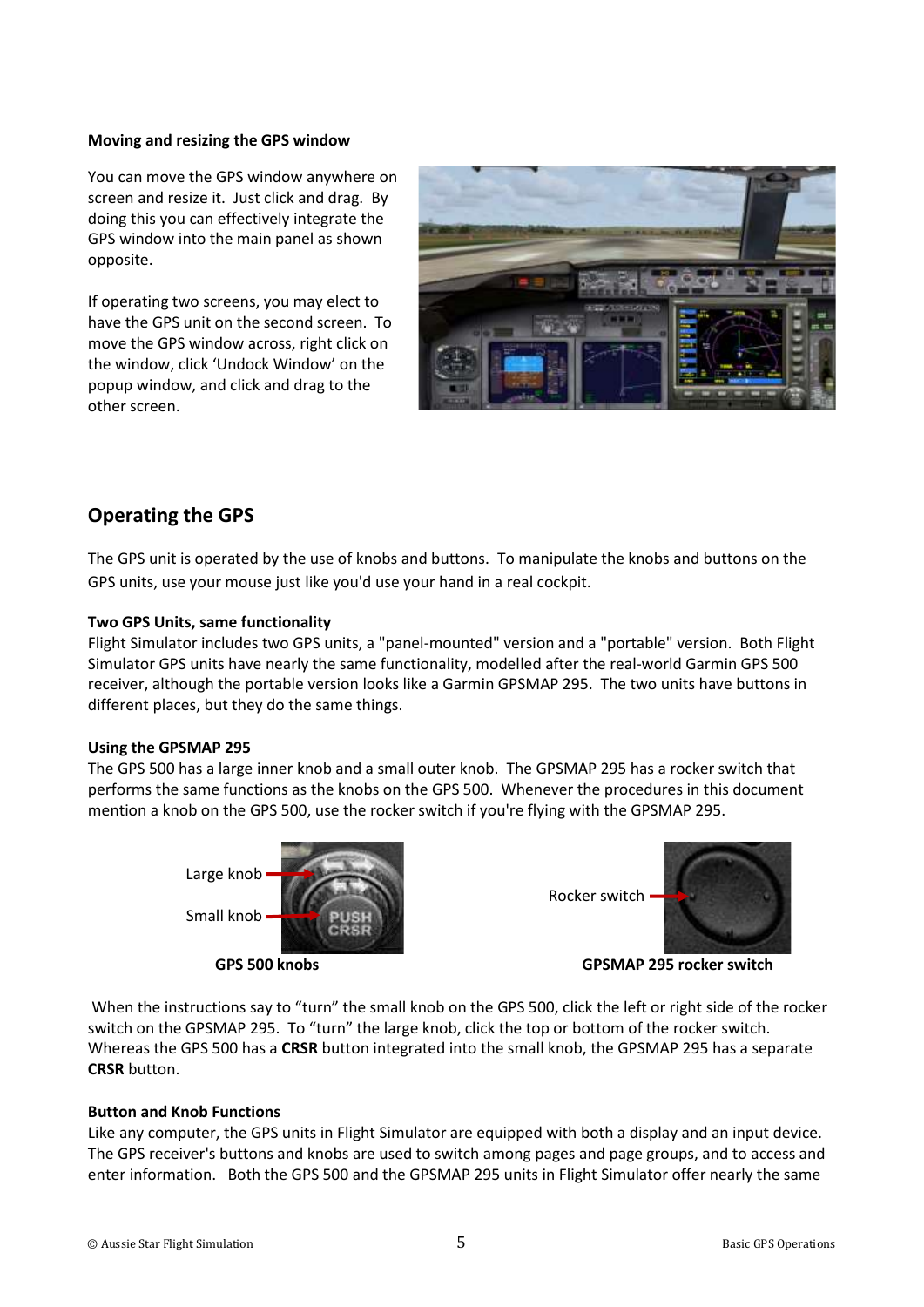functionality, as illustrated on the figures below. The following diagrams and table show the function of each of the buttons in both the Garmin 500 and the GPSMAP 295.

#### **Knobs**

The GPS 500 includes two adjustment knobs: an **inner small knob** and an **outer large knob**. When the instructions say to "turn" a knob, move the mouse over the arrows on the knob. A hand with either a **-** (minus sign) or a **+** (plus sign) will appear.

- The hand with the **-** appears, turns the knob to the left.
- The hand with the **+** appears, turns the knob to the right.





**Remember: On the GPSMAP 295, use the rocker switch instead of the knob**

#### **Buttons**

Press buttons to activate them. When the instructions say to "press" a button, move the mouse pointer over the button and click it.







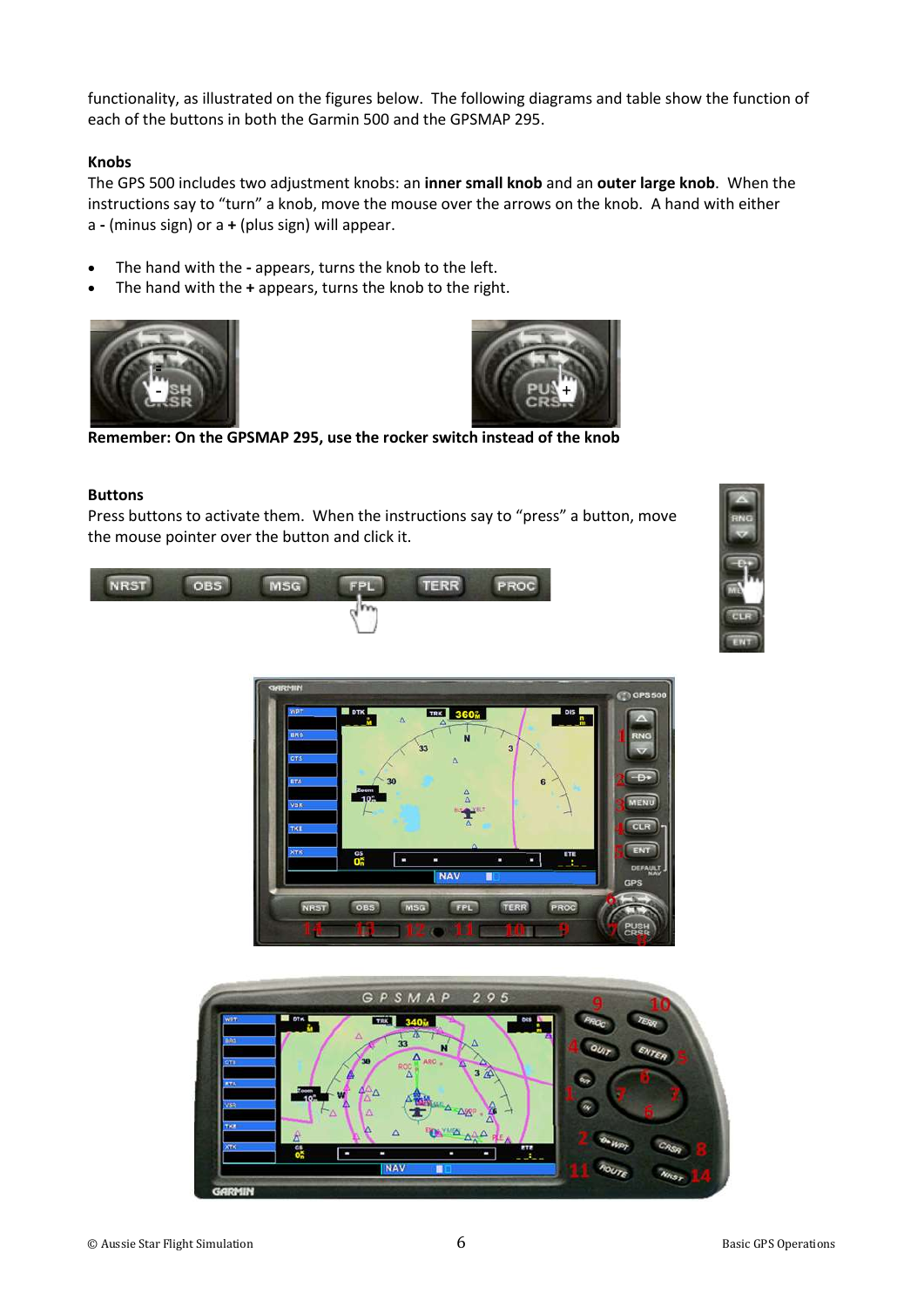| 1            | The Range button (or the IN and OUT buttons on the GPSMAP 295) allows you to select<br>the desired map scale. Use the up arrow side of the button to zoom out to a larger<br>area, or the down arrow side to zoom in to a smaller area.                                                                                                |
|--------------|----------------------------------------------------------------------------------------------------------------------------------------------------------------------------------------------------------------------------------------------------------------------------------------------------------------------------------------|
| $\mathbf{2}$ | The Direct-to button provides access to the direct-to function, which allows you to<br>enter a destination waypoint and establishes a direct course to the selected<br>destination.                                                                                                                                                    |
| 3            | The Menu button is used to activate a specific leg in an active flight plan (not available<br>on the GPSMAP 295).                                                                                                                                                                                                                      |
| 4            | The Clear button (or the QUIT button on the GPSMAP 295) is used to erase information<br>or cancel an entry. Press and hold this button to immediately display the Default NAV<br>(navigation) page, regardless of which page is currently displayed.                                                                                   |
| 5            | The <b>Enter</b> button is used to approve an operation or to complete data entry.                                                                                                                                                                                                                                                     |
| 6            | The large knob (top and bottom of the rocker switch on the GPSMAP 295) is used to<br>select between the various page groups: NAV, WPT, FPL, or NRST. With the on-screen<br>cursor enabled, the large knob allows you to move the cursor about the page.                                                                                |
|              | The small knob (left and right of the rocker switch on the GPSMAP 295) is used to select<br>between the various pages within one of the groups listed above.                                                                                                                                                                           |
| 8            | The cursor button displays the on-screen cursor. The cursor allows you to enter data<br>and/or make a selection from a list of options.                                                                                                                                                                                                |
| 9            | The Procedures button allows you to add instrument approaches to your flight plan.<br>When using a flight plan, available procedures for your arrival airport are offered<br>automatically. Otherwise, you may select the desired airport, then the desired<br>procedure.                                                              |
| 10           | The Terrain button allows you to add a graphical depiction of the terrain to the Default<br>NAV page and to the Map page.                                                                                                                                                                                                              |
| 11           | The Flight Plan button (ROUTE button on the GPSMAP 295) allows you to see and<br>follow a flight plan you've created using the Flight Planner, and to access instrument<br>approaches.                                                                                                                                                 |
| 12           | The Message button (not available on the GPSMAP 295) is used to view Airspace Alerts.                                                                                                                                                                                                                                                  |
| 13           | The Omnibearing Selector button is used to select manual or automatic sequencing of<br>waypoints. Pressing this button selects OBS mode, which will retain the current<br>"active-to" waypoint as your navigation reference. Pressing the OBS button again will<br>return to normal operation, with automatic sequencing of waypoints. |
| 14           | The Nearest button displays the Nearest Airports page. Rotating the small right knob<br>steps through the other NRST pages.                                                                                                                                                                                                            |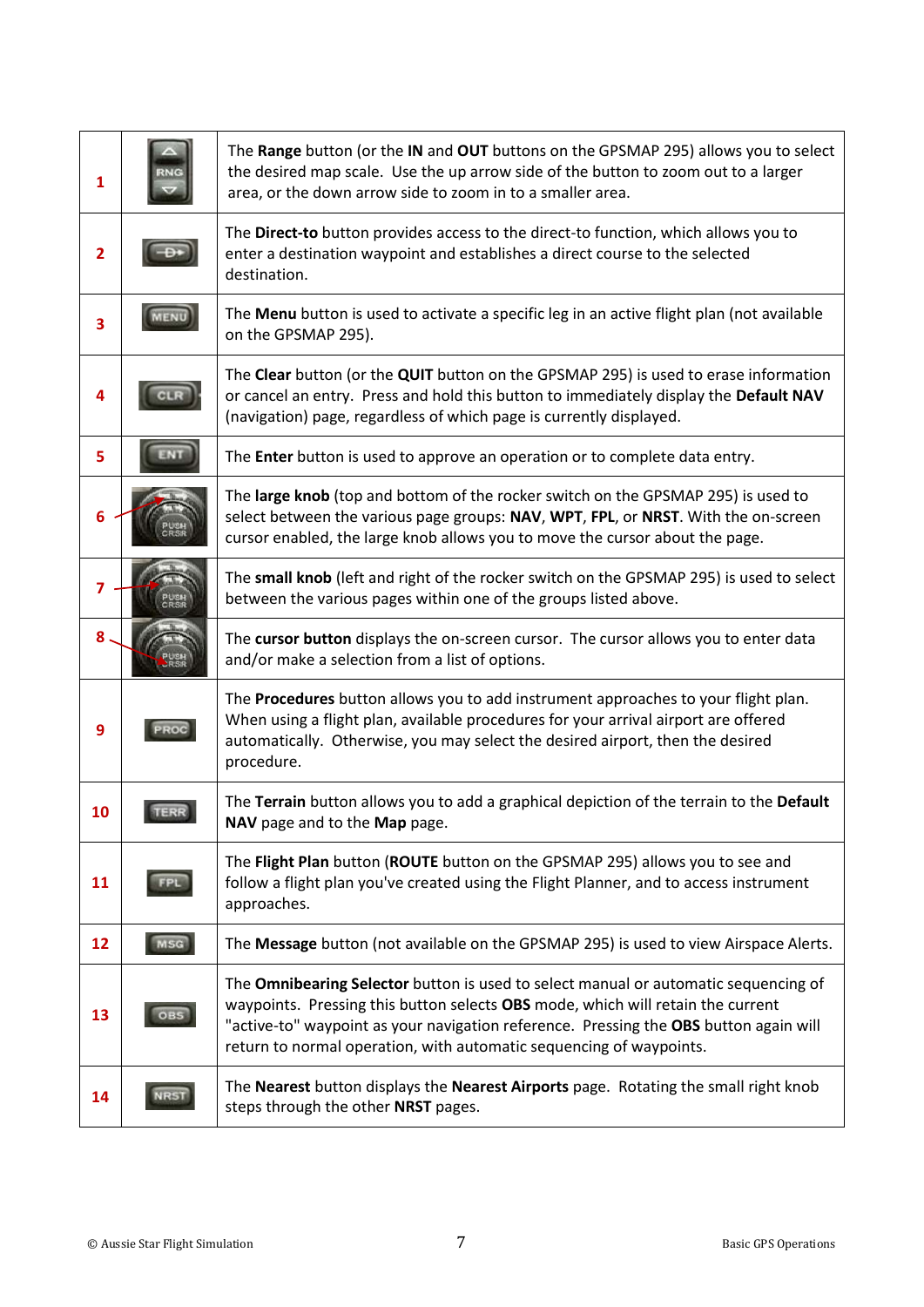## **Page Groups and Pages**

The information that appears on the GPS screen is presented on **pages**, and you can only view one page at a time. Some pages are organised into groups of related pages, called **page groups**. Think of page groups as chapters in a book, and pages as the pages within each chapter.

There are three page groups in the Flight Simulator GPS units:

- The **Navigation** page group
- The **Waypoint** page group
- The **Nearest** page group.

For the purposes of this tutorial, only the Navigation (NAV) page group will be explained.

## **Navigation Page Group**

The Navigation (**NAV**) page group includes two pages: the **Default NAV** page and the **MAP** page. While viewing any NAV page, rotate the **small knob** to select the other NAV page. To select a NAV page:

1. JPress and hold the **CLR** button (**QUIT** button on the GPSMAP 295). -or-

Rotate the **large knob** all the way to the **left** to select the **NAV** page group. **NAV** will appear in the lower right corner of the screen.

2. Rotate the **small knob** to select the desired **NAV** page.



## **Default NAV Page**

The Default NAV page appears when you first display the GPS . The **Default NAV** page provides a lookahead map display indicating your current position.



Default NAV page (at Ballarat, Victoria)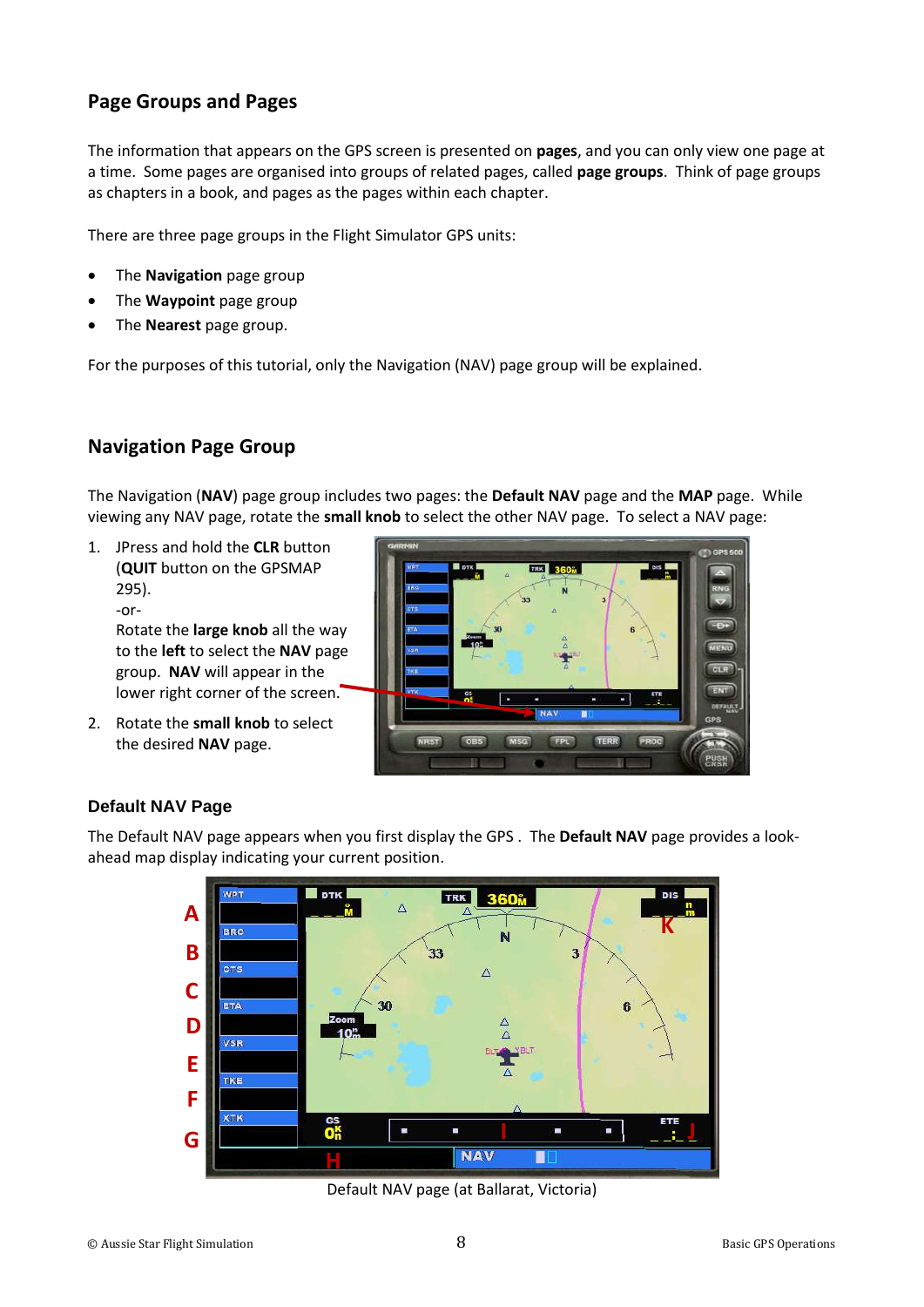Moving anticlockwise from the top left, the components of the Default NAV page are:

| A | <b>WPT</b> | The next waypoint in your flight plan you are flying towards. This could be a VOR, NDB,<br>intersection $(\triangle)$ or airport. Where a 'GPS Direct' flight plan has been activated, the<br>destination airport only will be displayed.                                                                                                             |
|---|------------|-------------------------------------------------------------------------------------------------------------------------------------------------------------------------------------------------------------------------------------------------------------------------------------------------------------------------------------------------------|
| B | <b>BRG</b> | The bearing or compass direction from your current position to the next waypoint.                                                                                                                                                                                                                                                                     |
| C | <b>CTS</b> | The course to steer is the recommended direction to steer in order to reduce course error<br>or stay on course. It provides the most efficient heading to get back on the desired course<br>and proceed along your flight plan path. Handy if you have lost geographic and visual<br>reference to the airport if flying locally e.g. flying circuits. |
| D | <b>ETA</b> | The estimated time of arrival you will reach your next waypoint. Unless you are flying<br>'GPS direct', this is not the arrival time at your destination airport, but to the next<br>waypoint.                                                                                                                                                        |
| Ε | <b>VSR</b> | This is the vertical speed required to climb or descend from your current position and<br>altitude to reach the altitude of the next waypoint or the destination runway, based upon<br>your current ground speed.                                                                                                                                     |
| F | <b>TKE</b> | The track angle error is the angle difference between the desired track and your current<br>track or heading. To reduce the track angle error to zero: if the TKE is a negative number,<br>turn left; if a positive number, turn right.                                                                                                               |
| G | <b>XTK</b> | The cross track error is the distance you are off the desired course in either direction, left<br>or right.                                                                                                                                                                                                                                           |
| H | <b>GS</b>  | The ground speed is the velocity you are travelling, relative to a ground position.                                                                                                                                                                                                                                                                   |
| п | <b>CDI</b> | The course deviation indicator shows your position at the centre of the indicator, relative<br>to the desired course (the moving course deviation needle). The TO/FROM arrow in the<br>centre of the scale indicates whether you are heading to the waypoint (an up arrow) or if<br>you have passed the waypoint (a down arrow).                      |
| J | <b>ETE</b> | The estimated time en route is the time it will take to reach the next destination waypoint<br>from your current position, based upon current ground speed.                                                                                                                                                                                           |
| K | <b>DIS</b> | This is the distance from your current position to the next waypoint.                                                                                                                                                                                                                                                                                 |
| L | <b>TRK</b> | The track is the current direction of movement relative to a ground position                                                                                                                                                                                                                                                                          |
| M | <b>DKT</b> | The desired track is the desired course between the active from and to waypoints.                                                                                                                                                                                                                                                                     |

If you do not select a flight plan or direct-to waypoint, the GPS will only display speed and track data. All other data types will appear blank until you select a destination. Further, A GPS receiver cannot determine an aircraft's heading, only its track across the ground. Never assume that the **TRK** (track) on the GPS display is the same as your heading. If there's a crosswind, it won't be.

## **Map Page**

The second **NAV** page, the **Map** page, displays your current position (an airplane symbol in the centre of the screen), along with nearby airports, navigation aids, airspace boundaries, lakes, and coastlines. Whereas the **Default NAV** page is oriented with the current GPS track up, the **Map** page is oriented with north up.

Along the left side of the page, the GPS unit displays the same data fields as on the **Default NAV** page. To select the **Map** page, turn the **small knob** to the **right**:



Map page display (at Ballarat, Victoria)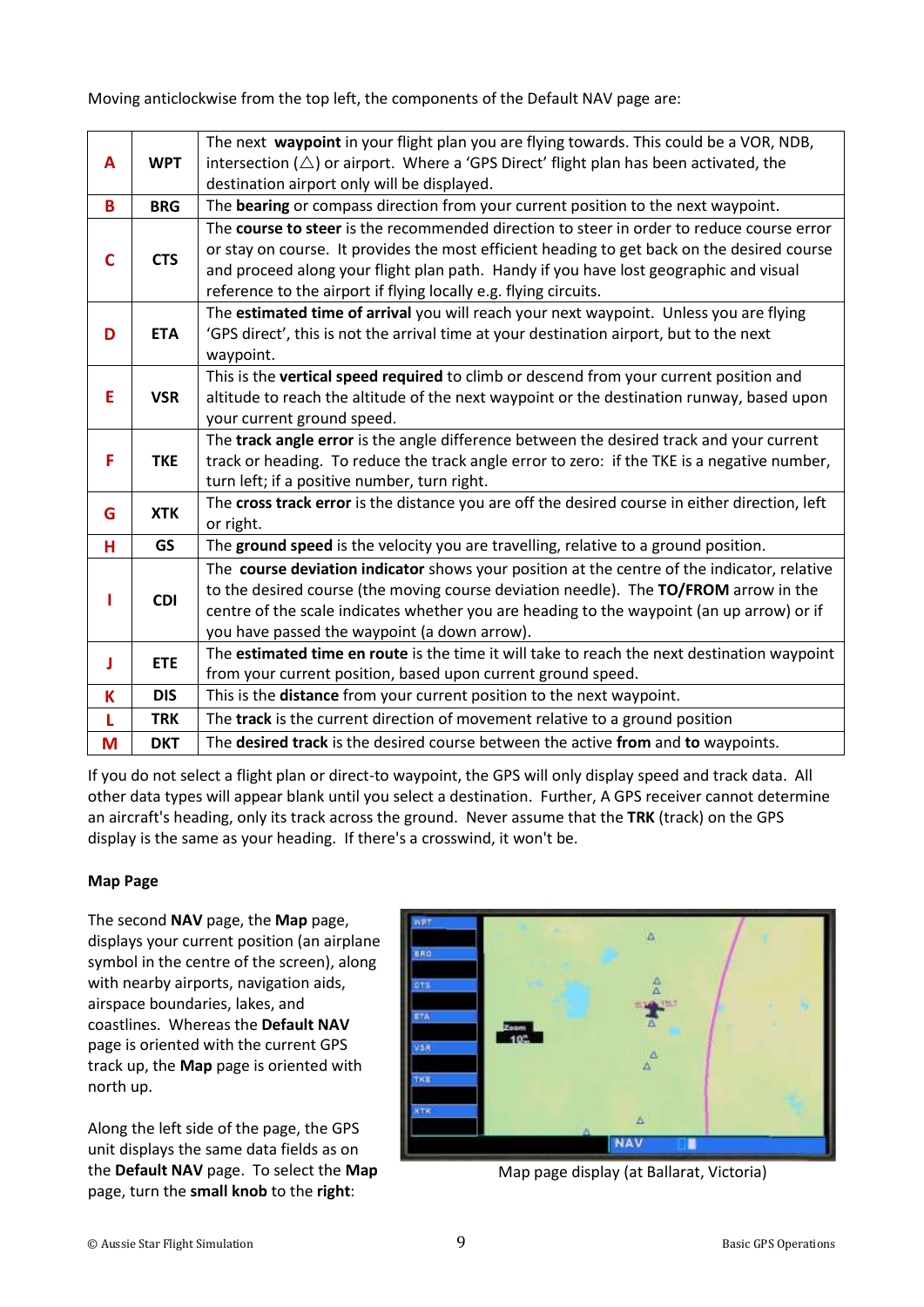# **Flying GPS Direct**

The following example will show how to plan a direct flight from Ballarat airport in regional Victoria to Moorabbin airport in Melbourne.

#### **To select a direct-to destination**

- 1. Press the **Direct-to** button **(A)** The **Select Direct-to Waypoint** page will appear, with the waypoint identifier field highlighted and flashing. **(B)**
- 2. Click the **small** knob **(C)** once to the **left.** The first letter in the waypoint identifier will flash.
- 3. Type the waypoint identifier on your keyboard. In this case it will be **YMMB** for Moorabbin Airport.
- 4. Press the **ENT** button once to confirm the selected waypoint, and twice more to activate the direct-to function.



**Select Direct-to Waypoint page**



You have now planned a GPS Direct course from Ballarat to Moorabbin Airport, Melbourne.